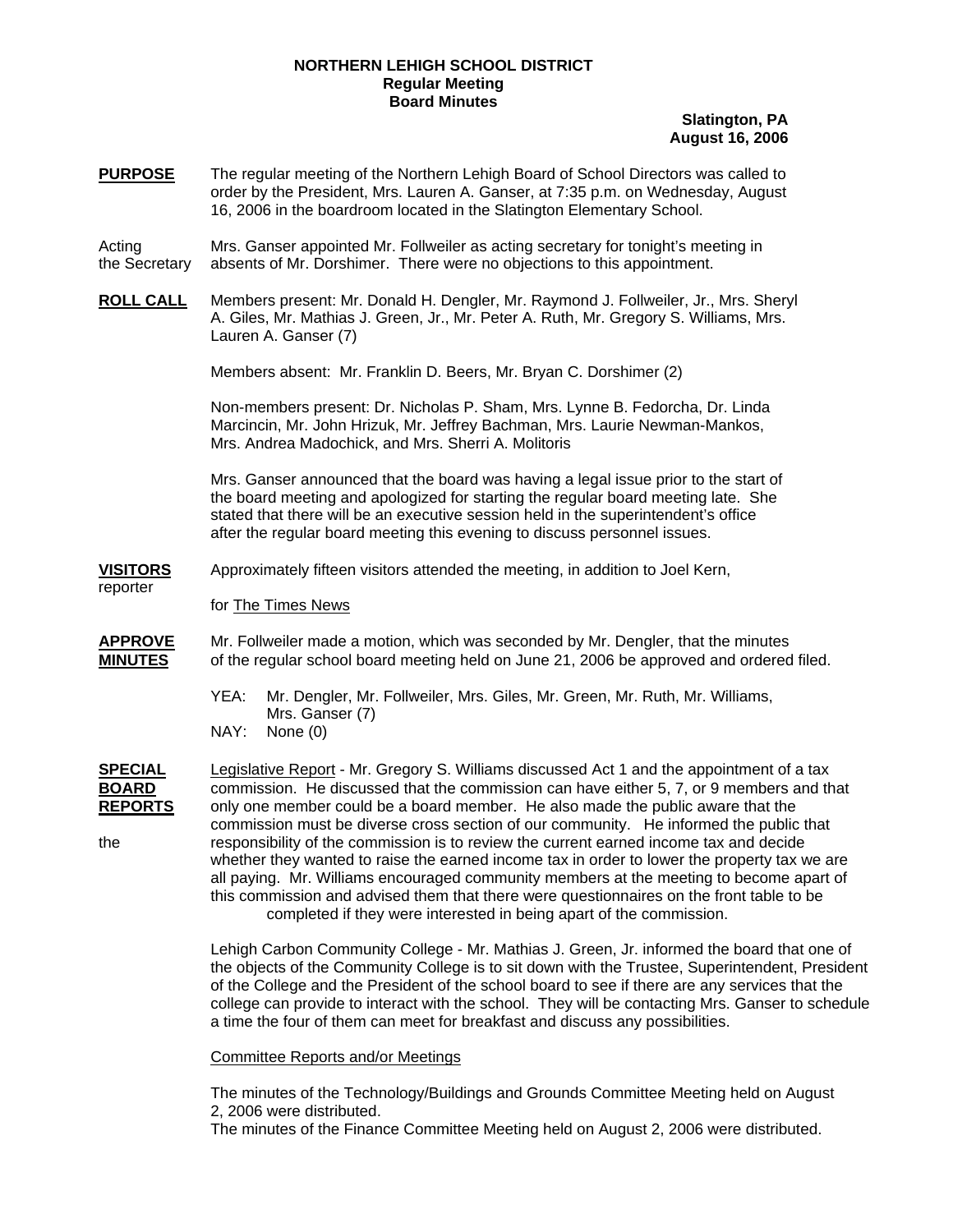(cont.)

| Mr. Williams mentioned that the Community Relations Committee meetings have been off to   |
|-------------------------------------------------------------------------------------------|
| a slow start but that he did e-mail the members of the committee and John Hrizuk and Jeff |
| Bachman and discussed the possibility of improving our district web page.                 |

**SPECIAL** Federal and Other Programs Update - Mrs. Lynne B. Fedorcha asked if there were any **BOARD** questions on the AYP that was handed out at the last board meeting. She informed the public **REPORTS** that we are measured on 17 categories on AYP and we exceeded all targets.

Superintendent's Report - Dr. Nicholas P. Sham, Sr.

Dr. Sham reminded the board that the next board meeting will be held on Tuesday September  $5<sup>th</sup>$  at 7:30 p.m. and that there will be a hearing also that evening starting at 6:00 p.m. for those that need to be in attendance.

After the last business manager interviews there is a need to reopen the application process for school district business manager.

There is a confirmed negotiations meeting scheduled for August  $23<sup>rd</sup>$  at 7:00 p.m. for the teacher and board of directors.

 With no objections, the board recommended that administration begin looking for a temporary business manger to fill in until a new business manager is in place.

**PERSONNEL** Mr. Green made a motion, which was seconded by Mrs. Giles, that the Board of Education approves the following personnel items:

#### Appointments –

| Administrative                | Aileen Yadush<br>Assignment:<br>Salary:                                                   |  | High School Principal, replacing Robert Kern who has resigned.<br>\$83,500                                                                                          |  |  |
|-------------------------------|-------------------------------------------------------------------------------------------|--|---------------------------------------------------------------------------------------------------------------------------------------------------------------------|--|--|
|                               | <b>Effective Date:</b>                                                                    |  | Upon Release of Current School District                                                                                                                             |  |  |
|                               | Jill Chamberlain<br>Assignment:<br>Salary:                                                |  | Assistant High School Principal<br>\$75,500                                                                                                                         |  |  |
|                               | <b>Effective Date:</b>                                                                    |  | Upon Release of Current School District                                                                                                                             |  |  |
| Professional                  | Megan Wentz<br>Assignment:                                                                |  | Secondary Vocal Music Teacher replacing Matt Wehr who<br>resigned.                                                                                                  |  |  |
|                               | Salary:<br><b>Effective Date:</b>                                                         |  | \$38,000* (step 1 Bachelors on the 2005-2006 CBA Salary Schedule)<br>August 23, 2006                                                                                |  |  |
|                               | *Last year's salaries will apply until a new Collective Bargaining Agreement is approved. |  |                                                                                                                                                                     |  |  |
| Non-<br>Professional          | Michele Lobien<br>Assignment:<br>Salary:<br><b>Effective Date:</b>                        |  | RN Nurse's Aide, new position in 2006-2007 budget<br>\$11.09 Per Hour/6 1/2 Hrs. Per Day/5 Days Per Week<br>September 5, 2006 (2006-2007 Auxiliary Salary Schedule) |  |  |
| Administrative<br>Transfers – |                                                                                           |  |                                                                                                                                                                     |  |  |
| Non-<br>Professional          | Amy Unger<br>From:                                                                        |  | Peters Elementary School, Personal Care Assistant student<br>no longer residing in district.                                                                        |  |  |
|                               | To:<br>Effective:                                                                         |  | Middle School 8 <sup>th</sup> Grade Personal Care Assistant<br>September 5, 2006 and will terminate if student no longer<br>resides in district.                    |  |  |
|                               | Salary:                                                                                   |  | \$10.03/Per Hour (no change in salary)                                                                                                                              |  |  |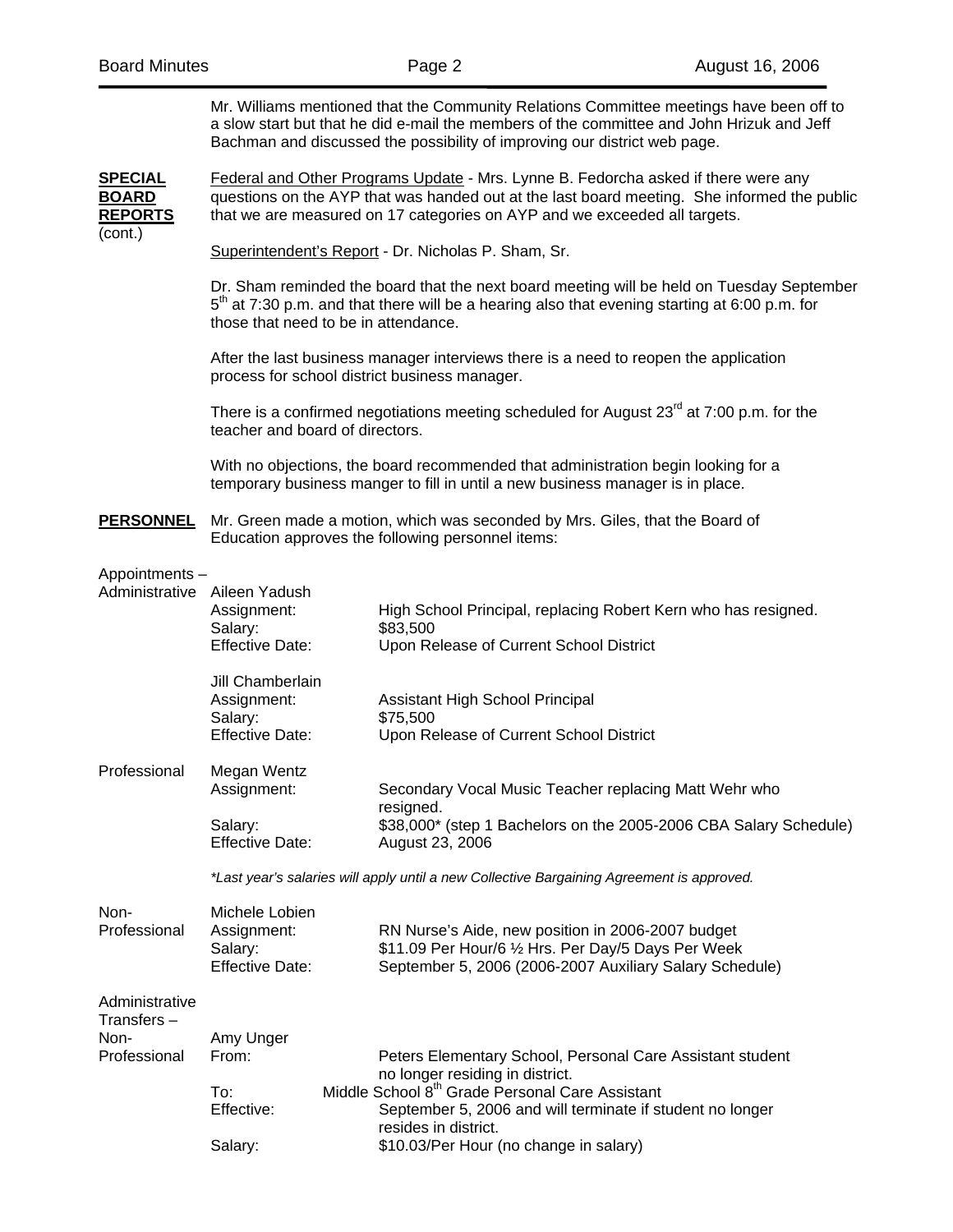|                           | <b>PERSONNEL</b> Kathleen Reese                                                                                                                                                                                                                                                                                                                                                                                                                                                                                                                                                                                                                                                                                       |                                                                                   |  |  |  |
|---------------------------|-----------------------------------------------------------------------------------------------------------------------------------------------------------------------------------------------------------------------------------------------------------------------------------------------------------------------------------------------------------------------------------------------------------------------------------------------------------------------------------------------------------------------------------------------------------------------------------------------------------------------------------------------------------------------------------------------------------------------|-----------------------------------------------------------------------------------|--|--|--|
| (cont.)                   | From:                                                                                                                                                                                                                                                                                                                                                                                                                                                                                                                                                                                                                                                                                                                 | <b>High School Learning Support Aide</b>                                          |  |  |  |
|                           | To:                                                                                                                                                                                                                                                                                                                                                                                                                                                                                                                                                                                                                                                                                                                   | Peters Elementary Office Aide                                                     |  |  |  |
|                           | Salary:                                                                                                                                                                                                                                                                                                                                                                                                                                                                                                                                                                                                                                                                                                               | \$9.59 Per Hour/6 1/2 Hrs. Per Day/5 Days Per Week                                |  |  |  |
|                           |                                                                                                                                                                                                                                                                                                                                                                                                                                                                                                                                                                                                                                                                                                                       | (2006-2007 ESSA Agreement)                                                        |  |  |  |
|                           | <b>Effective Date:</b>                                                                                                                                                                                                                                                                                                                                                                                                                                                                                                                                                                                                                                                                                                | September 5, 2006                                                                 |  |  |  |
|                           | Nancy Wagner                                                                                                                                                                                                                                                                                                                                                                                                                                                                                                                                                                                                                                                                                                          |                                                                                   |  |  |  |
|                           | From:                                                                                                                                                                                                                                                                                                                                                                                                                                                                                                                                                                                                                                                                                                                 | Peters Elementary Personal Care Assistant                                         |  |  |  |
|                           | To:                                                                                                                                                                                                                                                                                                                                                                                                                                                                                                                                                                                                                                                                                                                   | Peters Elementary Kindergarten Aide                                               |  |  |  |
|                           | Salary:                                                                                                                                                                                                                                                                                                                                                                                                                                                                                                                                                                                                                                                                                                               | \$10.61 Per Hour/6 1/2 Hrs. Per Day/5 Days Per Week<br>(2006-2007 ESSA Agreement) |  |  |  |
|                           | <b>Effective Date:</b>                                                                                                                                                                                                                                                                                                                                                                                                                                                                                                                                                                                                                                                                                                | September 5, 2006                                                                 |  |  |  |
|                           | <b>Tina Williams</b>                                                                                                                                                                                                                                                                                                                                                                                                                                                                                                                                                                                                                                                                                                  |                                                                                   |  |  |  |
|                           | From:                                                                                                                                                                                                                                                                                                                                                                                                                                                                                                                                                                                                                                                                                                                 | Peters Elementary Special Education Life Skills Aide                              |  |  |  |
|                           | To:                                                                                                                                                                                                                                                                                                                                                                                                                                                                                                                                                                                                                                                                                                                   | Peters Elementary Learning Support Aide                                           |  |  |  |
|                           | Salary:                                                                                                                                                                                                                                                                                                                                                                                                                                                                                                                                                                                                                                                                                                               | \$10.23 Per Hour/6 1/2 Hrs. Per Day/ 5 Days Per Week                              |  |  |  |
|                           |                                                                                                                                                                                                                                                                                                                                                                                                                                                                                                                                                                                                                                                                                                                       | (2006-2007 ESSA Agreement)                                                        |  |  |  |
| Resignation               |                                                                                                                                                                                                                                                                                                                                                                                                                                                                                                                                                                                                                                                                                                                       | Accept the resignation of Wendi Kern from her position as High School             |  |  |  |
|                           |                                                                                                                                                                                                                                                                                                                                                                                                                                                                                                                                                                                                                                                                                                                       | Café/Library/Computer Room Aide effective June 16, 2006.                          |  |  |  |
|                           |                                                                                                                                                                                                                                                                                                                                                                                                                                                                                                                                                                                                                                                                                                                       |                                                                                   |  |  |  |
|                           | Accept the resignation of Tammy Brown from her position as Title I Reading teacher<br>effective 60 days from August 3, 2006 or until a replacement can be found.                                                                                                                                                                                                                                                                                                                                                                                                                                                                                                                                                      |                                                                                   |  |  |  |
|                           | Accept the resignation of Lisa Schael from her position as High School<br>Chemistry teacher effective September 5, 2006.                                                                                                                                                                                                                                                                                                                                                                                                                                                                                                                                                                                              |                                                                                   |  |  |  |
| Professional<br>Contracts | According to Article II – 1108, subsection (b) of the School Code: "a temporary<br>professional employee, initially employed by a school district on or after June 30,<br>1996, whose work has been certified by the district superintendent to the<br>secretary of the school district, during the last four (4) month of the third year of<br>such service, as being satisfactory, shall thereafter be a "professional employee"<br>within the meaning of this article." Therefore, it is recommended to approve<br>"professional employee" status as per the school code for the following teachers,<br>who have satisfactorily completed three years of service to the Northern Lehigh<br><b>School District:</b> |                                                                                   |  |  |  |
|                           | <b>Michael Anderson</b><br><b>Carleen Binder</b><br><b>Tammy Brown</b><br>Melissa DeSocio<br>D. Michelle Fleck<br>Elissa Fry<br>Michael Lehtonen<br>Michael Mengel<br>Suzanne Mengel<br><b>Laurie Nissen-Mott</b><br><b>Candice Saville</b><br>Lisa Schael<br><b>Kristin Skinker</b><br>Mary Smith                                                                                                                                                                                                                                                                                                                                                                                                                    |                                                                                   |  |  |  |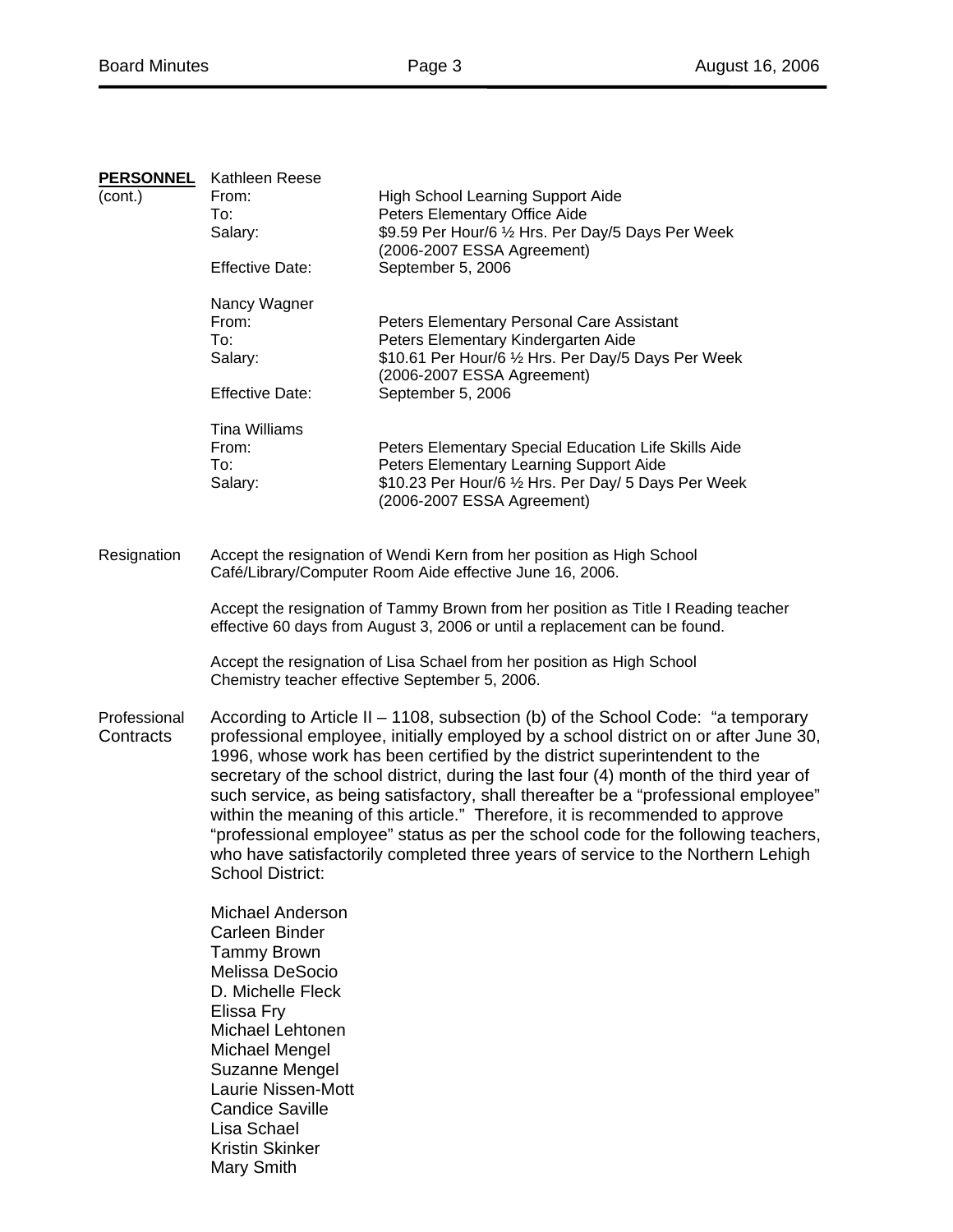Regina Wehr

### **PERSONNEL**

(cont.)

**Substitute** Appointments-

Instructional Approve the following substitute teachers for the 2006-2007 school year at the 2006-2007 substitute teacher rates of \$80.00 for 1-10 non-consecutive days; \$90.00 for 11-20 non-consecutive days; and \$105.00 for 21+ non consecutive days:

> Robert Bold – Industrial Arts Margaret Boyle – Early Childhood Chris Derhammer – Special Education Jill Dogmantis – Elementary Kathryn Dyslin – Elementary/Early Childhood Sharon Fehlinger – Music Allison Garbe – Elementary Melissa Gasser – Elementary Lisa Goad – English Laura Graser – English Lori King – Elementary Martin Klesh – Mentally &/or Physically Handicapped Kimberly Kuhns – Elementary Danielle LaBarge – Elementary K-6 James Labosky – Elementary K-6 Susan Magee – Elementary Jenna Michalik – Elementary Lori Middaugh – Elementary K-6/Emergency All Subjects Secondary Schools Steven Miller – Health & Physical Education Cathy Minnich – Mathematics 7-12 (Homebound) Nicholas Mitchell – Elementary Teresa Moser – Elementary K-6 Robert Naugle – Secondary Mathematics Dennis Pearson – Social Studies Denise Plotsko – Elementary Michael Quigley – Social Studies Donald Rehrig – Middle School Math Mark Rehrig – Biology Tina Rothenberger – Elementary & Special Education Manfred Schmidt – Physics 7-12 Richard Snell – Social Studies Joanne Solga – Elementary Michele Solga – Elementary JoLeigh Sponsler – Music K-12 Diane Stettler – Elementary Marsha Stricker – Elementary Amy Wasilkowski – Elementary Jane Wessner – Elementary Tracy Zellner – Elementary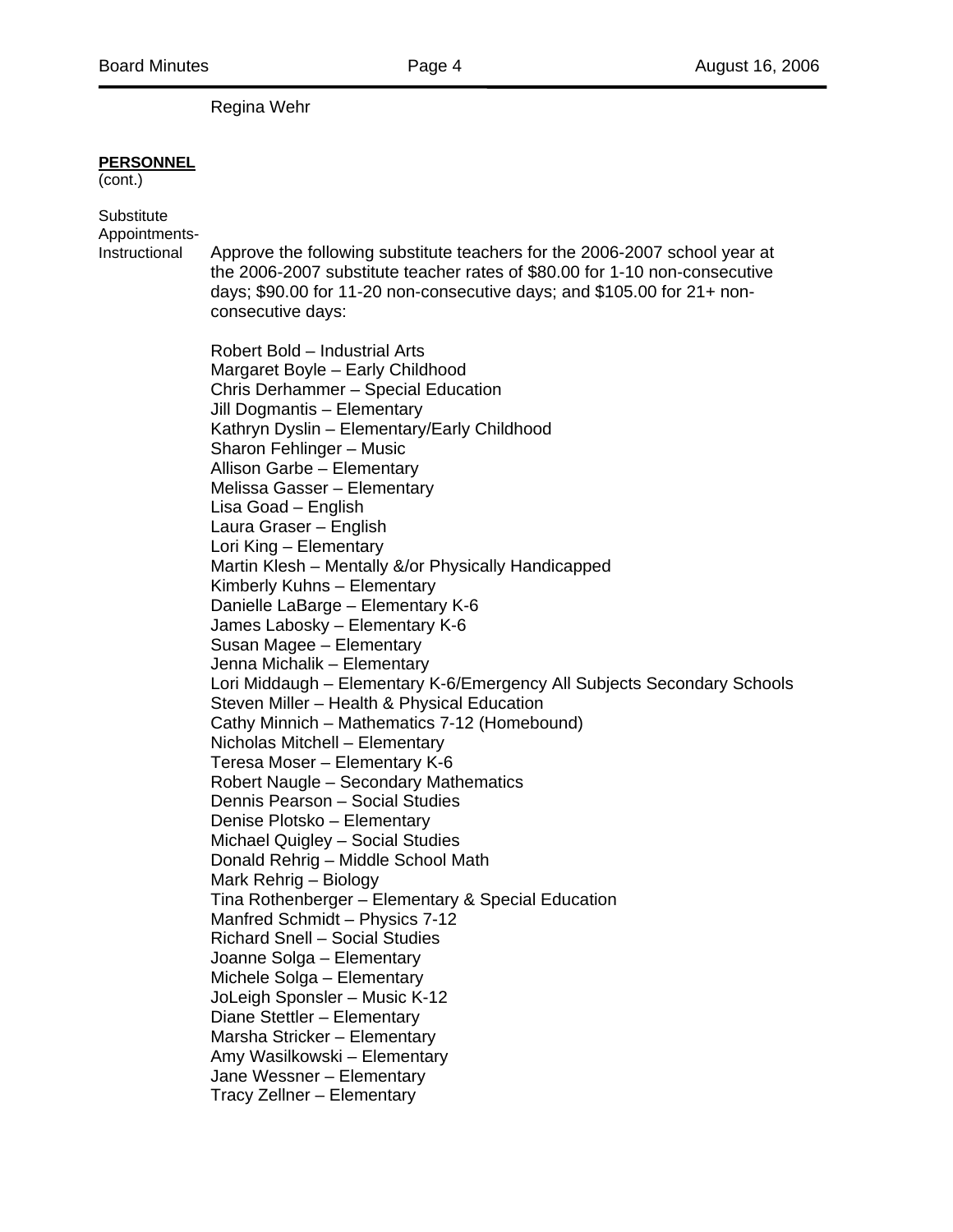# **PERSONNEL**

(cont.)

Non- Approve the following individuals as substitute secretaries/aides for the Instructional 2006-2007 school year at the 2006-2007 substitute rate of \$7.25 per hour.

> Sheila Andrews Tina Chalk Melissa Fritchman Patricia Ingles Christina Lutz Kristen Mayer Michele Miller Carol Oertner Christine Sigley Sheila Steier Tristin Tkach Dorothy Weber Debra Heintzelman

Approve the following individuals as substitute cafeteria workers for the 2006-2007 school year at the 2006-2007 substitute rate of \$7.25 per hour.

Sheila Andrews Tina Chalk Nancy Frantz Melissa Fritchman Michele Miller Shirley Ortt Romaine Remaley Christine Sigley Sheila Steier Sarah Unger Dorothy Weber Debra Heintzelman

Approve the following individuals as substitute custodians for the 2006-2007 school year at the 2006-2007 substitute rate of \$7.25 per hour.

Leon Christman Jonathon Green Wendy Green Richard Handwerk Lamar Lauer Randy Muniz Franklin Zamadics Debra Henitzelman Richard Sensinger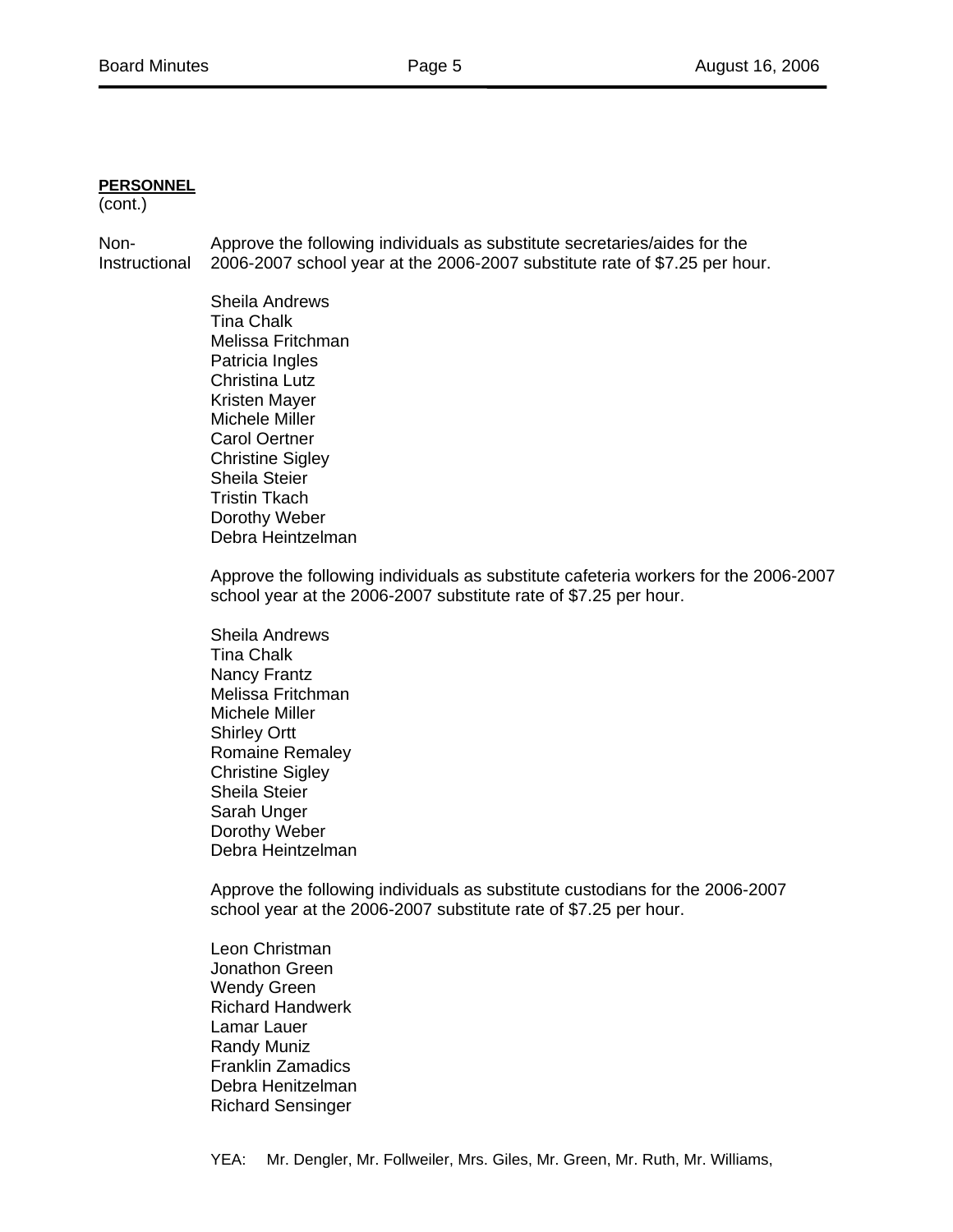Mrs. Ganser (7) NAY: None (0)

## **CONFER-ENCES**

| <b>POLICY</b> | Mr. Dengler made a motion, which was seconded by Mr. Ruth, that the Board of |
|---------------|------------------------------------------------------------------------------|
|               | Education approves the following policy items:                               |

Student- Approve the changes to the Northern Lehigh High Middle School Student-Parent Parent Handbooks as presented.

Handbook Changes

Agreement Approve the Agreement of Sponsorship To Attend Another Pennsylvania Community College of for Erin Rotariu, in accordance with the guidelines established under Policy #912. Beginning Sponsorship in the Fall of 2006 she will be a fulltime student at Northampton Community College to pursue her course of study in Surgical Technology.

> YEA: Mr. Dengler, Mr. Follweiler, Mrs. Giles, Mr. Green, Mr. Ruth, Mr. Williams, Mrs. Ganser (7) NAY: None (0)

**CURR-ICULUM AND INSTRUC-TION**

**OLD** Mr. Williams made a motion, which was seconded by Mrs. Giles, that the Board of **BUSINESS** Education approves the following Old Business items:

> Mrs. Ganser stated that there was a page submitted to clarify the agreement with the Act 93 group. The board wished to adopt this with the clarification regarding the following items; the chart on page two of the agreement is now presented more clearly addressing all possible members in the classifications within the group. Mrs. Ganser stated that salaries and benefits are retroactive from ending effective date of the concurrent agreement and the health care co-pay change will go into effect September 1, 2006.

 Approve to accept the revision to IV Benefits item 1 medical co-payment chart of the Act 93 Administrator Compensation Plan for Northern Lehigh School District Middle Level Management Team passed on August 7, 2006.

> YEA: Mr. Dengler, Mr. Follweiler, Mrs. Giles, Mr. Green, Mr. Ruth, Mr. Williams, Mrs. Ganser (7)

NAY: None (0)

**NEW** Mrs. Ganser spoke with Mr. Kaston Borough Manager of the Borough of Slatington **BUSINESS** concerning the repair of the bridge on Main Street Rte 873. Meetings where held at borough hall today with the Borough of Slatington and PennDOT to discuss the scenario and estimated dates and times for bridge completion. This information was to be shared with the school district's transportation department. She submitted a map with possible alternate routes for school bus transportation. She stated that currently they anticipate to start building the footbridge in January 2007 and start construction of the bridge around April or May 2007 and they anticipate a 1 year completion projection, but hopefully to be completed in as early as nine months.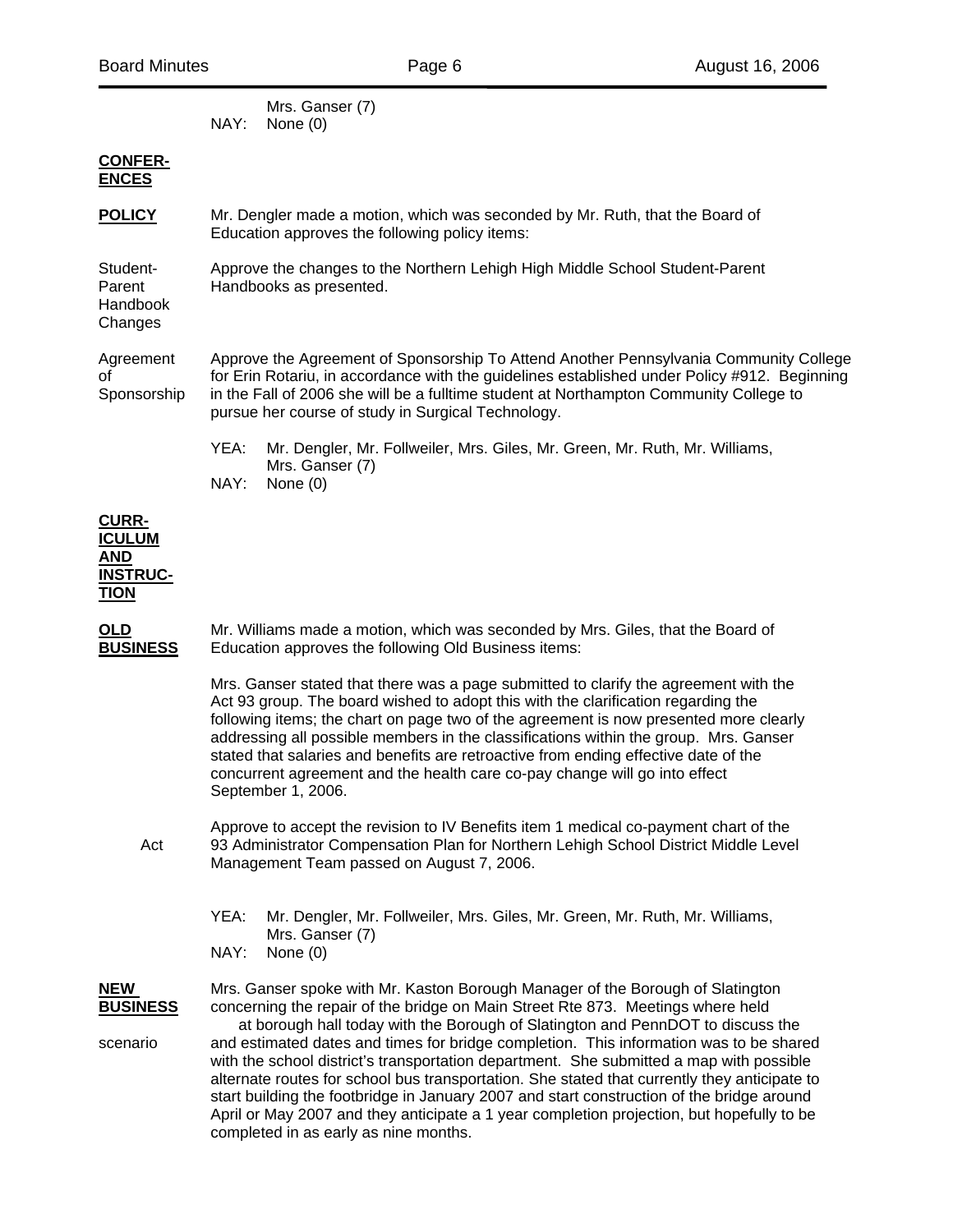| <b>FINANCIAL</b>                                                | Mrs. Giles made a motion, which was seconded by Mr. Ruth, that the Board of<br>Education approves the following Financial items:                                                                                                                                                                                                                                                                                                                                                                                                                              |  |  |  |  |  |
|-----------------------------------------------------------------|---------------------------------------------------------------------------------------------------------------------------------------------------------------------------------------------------------------------------------------------------------------------------------------------------------------------------------------------------------------------------------------------------------------------------------------------------------------------------------------------------------------------------------------------------------------|--|--|--|--|--|
| General Fund<br><b>Bills</b>                                    | Approve payment of General Fund bills for the months of July and August 2006.                                                                                                                                                                                                                                                                                                                                                                                                                                                                                 |  |  |  |  |  |
| Financial<br>Report -<br>Sports Acct.                           | Approve the Northern Lehigh Sports Account Financial Report for the month of May and June<br>2006.                                                                                                                                                                                                                                                                                                                                                                                                                                                            |  |  |  |  |  |
| <b>MS Student</b><br>Activities<br>Fund<br><b>Statement</b>     | Approve the Northern Lehigh Middle School Student Activities Account Fund Statement<br>for the month of July 2006.                                                                                                                                                                                                                                                                                                                                                                                                                                            |  |  |  |  |  |
|                                                                 | YEA:<br>Mr. Dengler, Mr. Follweiler, Mrs. Giles, Mr. Green, Mr. Ruth, Mr. Williams,<br>Mrs. Ganser (7)<br>NAY:<br>None $(0)$                                                                                                                                                                                                                                                                                                                                                                                                                                  |  |  |  |  |  |
| <b>LEGAL</b>                                                    |                                                                                                                                                                                                                                                                                                                                                                                                                                                                                                                                                               |  |  |  |  |  |
| <b>CORRES-</b><br><b>PONDENCE</b>                               |                                                                                                                                                                                                                                                                                                                                                                                                                                                                                                                                                               |  |  |  |  |  |
| <b>INFOR-</b><br><b>MATION</b>                                  | All board members received copies of the minutes of the Washington Township<br>Board of Supervisors meeting held on July 11, 2006.                                                                                                                                                                                                                                                                                                                                                                                                                            |  |  |  |  |  |
| <b>RECOG-</b><br><b>NITION OF</b><br><b>GUESTS</b><br>education | Bill Turk – Walnutport – Mr. Turk wanted to commend the school board for being on the<br>financial end of things and for the fine job they are doing. He is hopeful that this<br>school board will control the school district's property tax increases. He hopes this board<br>will not continue to put a stamp of approval on everything because finances and<br>must work together hand in hand. He continued by talking about co-pay for health<br>insurance and that this is an area that needs to be addressed in order to keep taxes<br>under control. |  |  |  |  |  |
|                                                                 | John Stubits - Slatington Borough - Mr. Studits wished to discuss the issue with                                                                                                                                                                                                                                                                                                                                                                                                                                                                              |  |  |  |  |  |
|                                                                 | failing students and that correspondence from the school district is received but<br>most times it is too late to bring grades up to a passing grade before the end of<br>the marking period. He suggested the usage of an electronic grading book that<br>would give parents the option to view the progress of their child daily and or<br>weekly.                                                                                                                                                                                                          |  |  |  |  |  |
|                                                                 | Dr. Sham informed Mr. Stubits that our current student software, Power School,<br>has an electronic grading book called Power Book. Power School was purchased last<br>school year as our student software to hold student information and schedules.  We are<br>in the process of learning/training to have all staff use Power Book which is a web based<br>system and eventually parents will be able to go online and see how their children are<br>doing in their classes, what kind of problems they might be having and what assignments               |  |  |  |  |  |
|                                                                 | are do.                                                                                                                                                                                                                                                                                                                                                                                                                                                                                                                                                       |  |  |  |  |  |